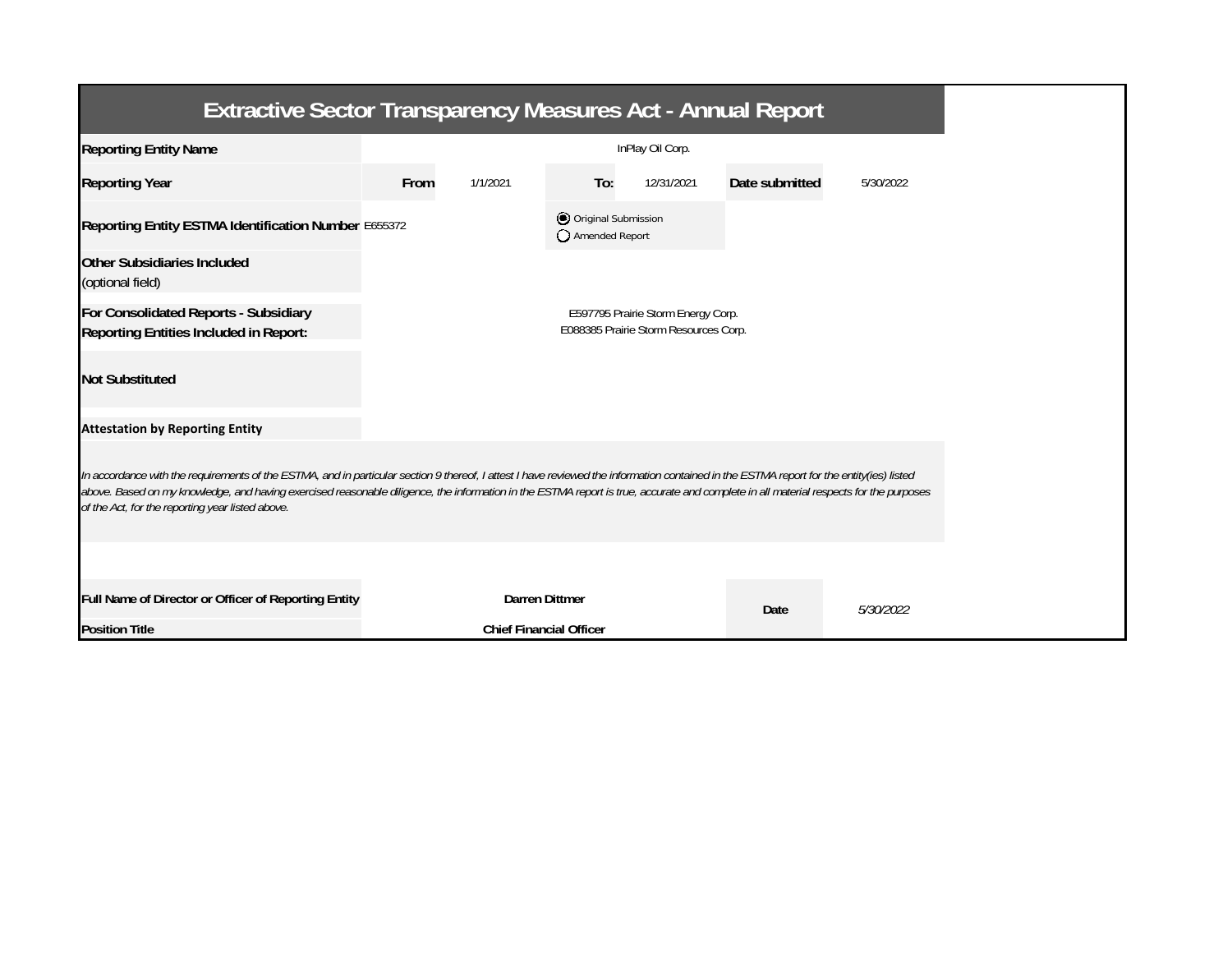| <b>Extractive Sector Transparency Measures Act - Annual Report</b> |                             |                                                                                                                                                                                                                                                                                                    |         |            |         |                                |                |                  |                                        |                                      |                                                                                                                                                                                   |
|--------------------------------------------------------------------|-----------------------------|----------------------------------------------------------------------------------------------------------------------------------------------------------------------------------------------------------------------------------------------------------------------------------------------------|---------|------------|---------|--------------------------------|----------------|------------------|----------------------------------------|--------------------------------------|-----------------------------------------------------------------------------------------------------------------------------------------------------------------------------------|
| <b>Reporting Year</b>                                              | From:                       | 1/1/2021                                                                                                                                                                                                                                                                                           | To:     | 12/31/2021 |         |                                |                |                  |                                        |                                      |                                                                                                                                                                                   |
| <b>Reporting Entity Name</b>                                       |                             | InPlay Oil Corp.                                                                                                                                                                                                                                                                                   |         |            |         | Currency of the Report CAD     |                |                  |                                        |                                      |                                                                                                                                                                                   |
| <b>Reporting Entity ESTMA</b>                                      |                             |                                                                                                                                                                                                                                                                                                    |         |            |         |                                |                |                  |                                        |                                      |                                                                                                                                                                                   |
| <b>Identification Number</b>                                       | E655372                     |                                                                                                                                                                                                                                                                                                    |         |            |         |                                |                |                  |                                        |                                      |                                                                                                                                                                                   |
| <b>Subsidiary Reporting Entities (if</b>                           |                             |                                                                                                                                                                                                                                                                                                    |         |            |         |                                |                |                  |                                        |                                      |                                                                                                                                                                                   |
|                                                                    |                             | E597795 Prairie Storm Energy Corp.<br>E088385 Prairie Storm Resources Corp.                                                                                                                                                                                                                        |         |            |         |                                |                |                  |                                        |                                      |                                                                                                                                                                                   |
|                                                                    | necessary)                  |                                                                                                                                                                                                                                                                                                    |         |            |         |                                |                |                  |                                        |                                      |                                                                                                                                                                                   |
| Payments by Payee                                                  |                             |                                                                                                                                                                                                                                                                                                    |         |            |         |                                |                |                  |                                        |                                      |                                                                                                                                                                                   |
| Country                                                            | Payee Name                  | Departments, Agency, etc within Payee<br>that Received Payments                                                                                                                                                                                                                                    | Taxes   | Royalties  | Fees    | <b>Production Entitlements</b> | <b>Bonuses</b> | <b>Dividends</b> | Infrastructure<br>Improvement Payments | <b>Total Amount paid to</b><br>Payee | <b>Notes</b>                                                                                                                                                                      |
| Canada - Alberta                                                   | <b>Brazeau County</b>       |                                                                                                                                                                                                                                                                                                    | 380,000 |            | 10,000  |                                |                |                  |                                        | 390,000                              |                                                                                                                                                                                   |
| Canada - Alberta                                                   | <b>Clearwater County</b>    |                                                                                                                                                                                                                                                                                                    | 440,000 |            | 50,000  |                                |                |                  |                                        | 490,000                              |                                                                                                                                                                                   |
| Canada - Alberta                                                   | County of Wetaskiwin No. 10 |                                                                                                                                                                                                                                                                                                    | 850,000 |            |         |                                |                |                  | 10,000                                 | 860,000                              |                                                                                                                                                                                   |
| Canada - Alberta                                                   | Government of Alberta       | Alberta Petroleum Marketing Commission<br>Alberta Energy Regulator<br>Alberta Boilers Safety Association<br>Provincial Treasurer - Alberta<br>Workers Compensation Board - Alberta<br>Alberta Municipal Affairs<br>Alberta Energy<br>Special Areas Board<br><b>Transportation Utility Corridor</b> | 80,000  | 9.950.000  | 760,000 |                                |                |                  |                                        |                                      | \$8,450,000 of the royalties were paid in-kind and are valued at the<br>10,790,000 fair market value of the volumes taken in-kind based on the<br>Company's realized sales price. |
| <b>Additional Notes:</b>                                           |                             | All payments were made in Canadian Dollars, therefore no foreign exchange translation required.                                                                                                                                                                                                    |         |            |         |                                |                |                  |                                        |                                      |                                                                                                                                                                                   |